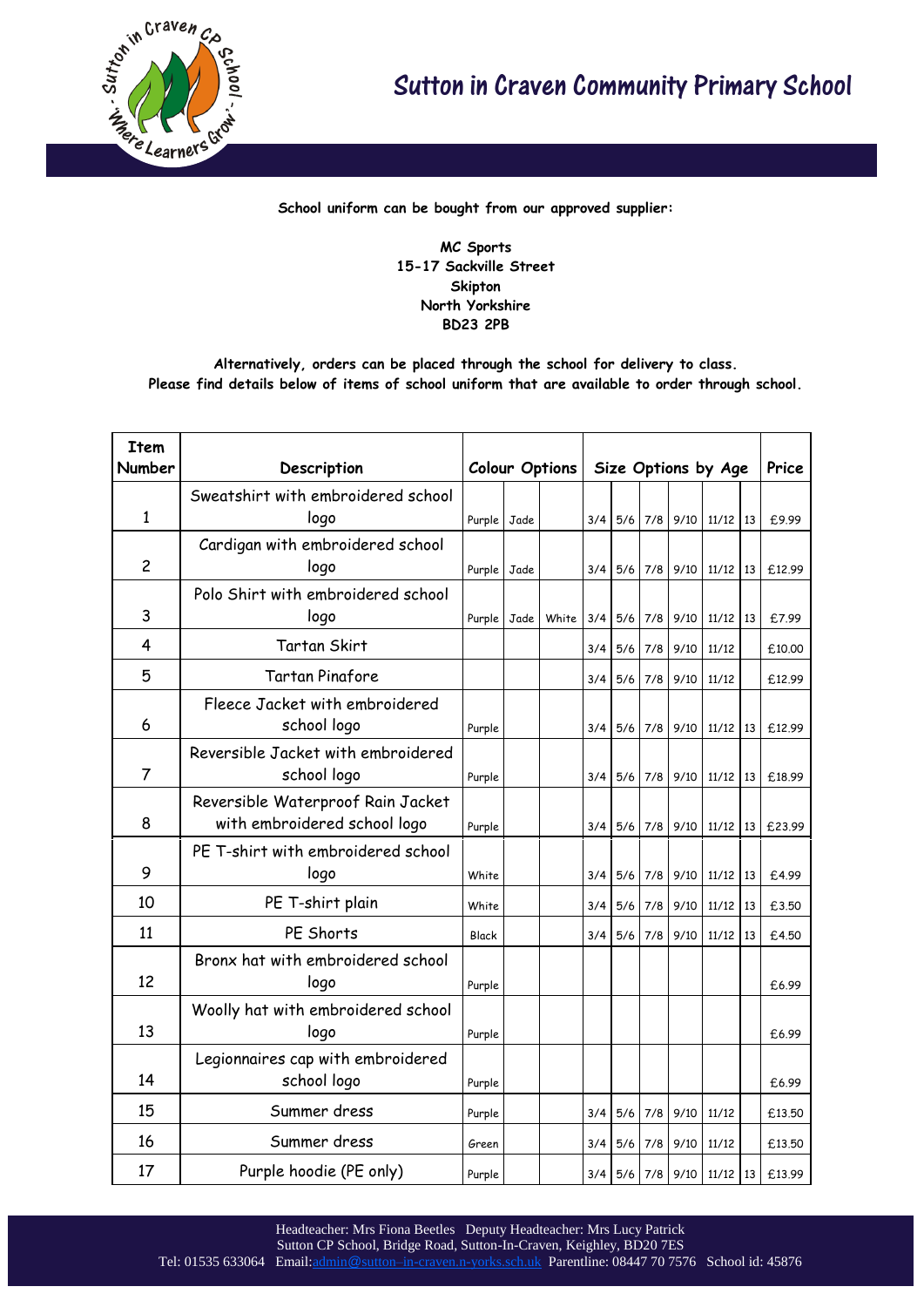

## Sutton in Craven Community Primary School

| 18 | School bags with embroidered school<br>logo                                                   | Purple |  |  |  |  | £9.00 |
|----|-----------------------------------------------------------------------------------------------|--------|--|--|--|--|-------|
| 19 | Replacement PE bag (one provided<br>free of charge to each child when<br>they join Sutton CP) | Purple |  |  |  |  | £6.00 |
| 20 | Water bottle                                                                                  | Green  |  |  |  |  | £2.00 |

## **ORDER FORM (please complete and return to school)**

**NAME……………………………………………………………………….CLASS……………………**

| Item Number | Colour | Size | Quantity | Price | Total Cost |
|-------------|--------|------|----------|-------|------------|
|             |        |      |          |       |            |
|             |        |      |          |       |            |
|             |        |      |          |       |            |
|             |        |      |          |       |            |
|             |        |      |          |       |            |
|             |        |      |          |       |            |
|             |        |      |          |       |            |
|             |        |      |          |       |            |
|             |        |      |          |       |            |
|             |        |      |          |       |            |